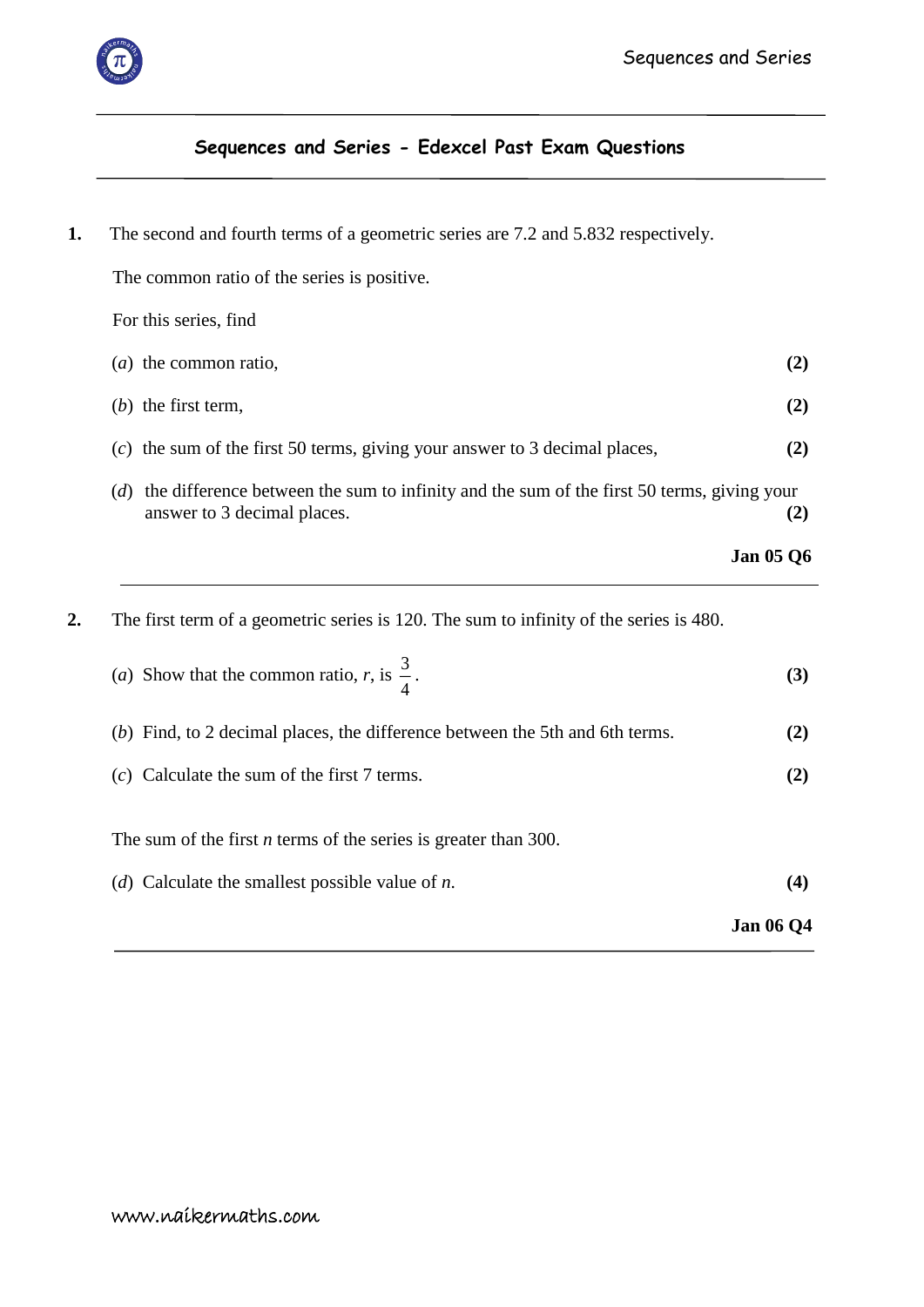

- **3.** A geometric series has first term *a* and common ratio *r*. The second term of the series is 4 and the sum to infinity of the series is 25.
	- (*a*) Show that  $25r^2 25r + 4 = 0$ .
	- (*b*) Find the two possible values of *r*. **(2)**
	- (*c*) Find the corresponding two possible values of *a*.
	- (*d*) Show that the sum, *Sn*, of the first *n* terms of the series is given by

$$
S_n=25(1-r^n).
$$

Given that *r* takes the larger of its two possible values,

(*e*) find the smallest value of *n* for which  $S_n$  exceeds 24.

**(2)**

**(4)**

**(2)**

**(1)**

**June 06 Q9**

- **4.** A geometric series is  $a + ar + ar^2 + ...$ 
	- (*a*) Prove that the sum of the first *n* terms of this series is given by

$$
S_n = \frac{a(1-r^n)}{1-r} \,. \tag{4}
$$

(*b*) Find

$$
\sum_{k=1}^{10} 100(2^k).
$$
 (3)

(*c*) Find the sum to infinity of the geometric series

$$
\frac{5}{6} + \frac{5}{18} + \frac{5}{54} + \dots
$$
 (3)

(*d*) State the condition for an infinite geometric series with common ratio *r* to be convergent. **(1)**

## **Jan 07 Q10**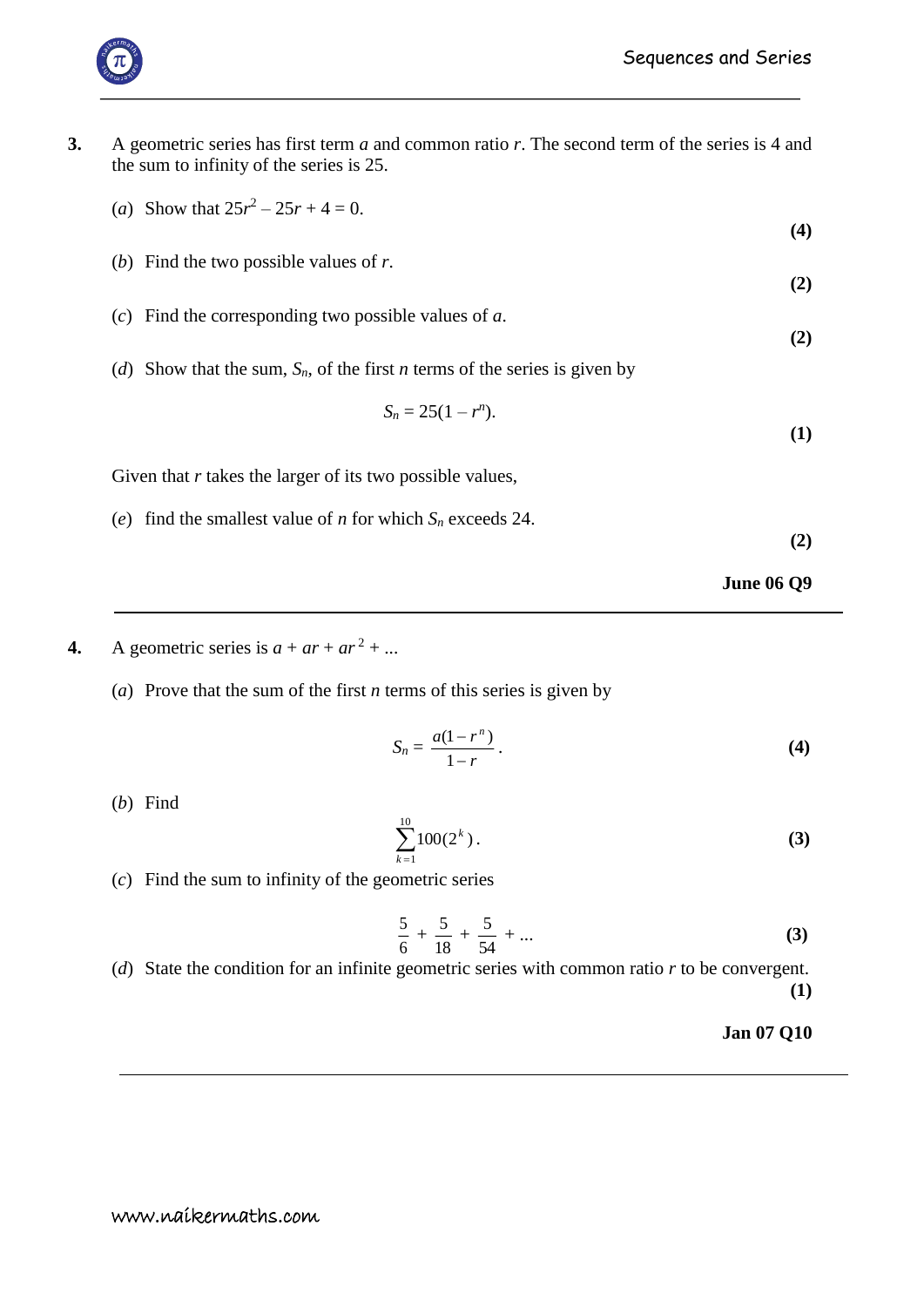

| 5. | The fourth term of a geometric series is 10 and the seventh term of the series is 80. |                   |
|----|---------------------------------------------------------------------------------------|-------------------|
|    | For this series, find                                                                 |                   |
|    | $(a)$ the common ratio,                                                               | (2)               |
|    | $(b)$ the first term,                                                                 | (2)               |
|    | $(c)$ the sum of the first 20 terms, giving your answer to the nearest whole number.  | (2)               |
|    |                                                                                       | <b>Jan 08 Q2</b>  |
| 6. | A geometric series has first term 5 and common ratio $\frac{4}{5}$ .                  |                   |
|    | Calculate                                                                             |                   |
|    | (a) the 20th term of the series, to 3 decimal places,                                 | (2)               |
|    | $(b)$ the sum to infinity of the series.                                              | (2)               |
|    | Given that the sum to $k$ terms of the series is greater than 24.95,                  |                   |
|    | (c) show that $k > \frac{\log 0.002}{\log 0.8}$ ,                                     | (4)               |
|    | (d) find the smallest possible value of $k$ .                                         | (1)               |
|    |                                                                                       | <b>June 08 Q6</b> |

**7.** The first three terms of a geometric series are  $(k + 4)$ , *k* and  $(2k - 15)$  respectively, where *k* is a positive constant.

|                                                       | <b>Jan 09 Q9</b> |
|-------------------------------------------------------|------------------|
| ( <i>d</i> ) Find the sum to infinity of this series. | (2)              |
| $(c)$ Find the common ratio of this series.           | (2)              |
| (b) Hence show that $k = 12$ .                        | (2)              |
| (a) Show that $k^2 - 7k - 60 = 0$ .                   | (4)              |